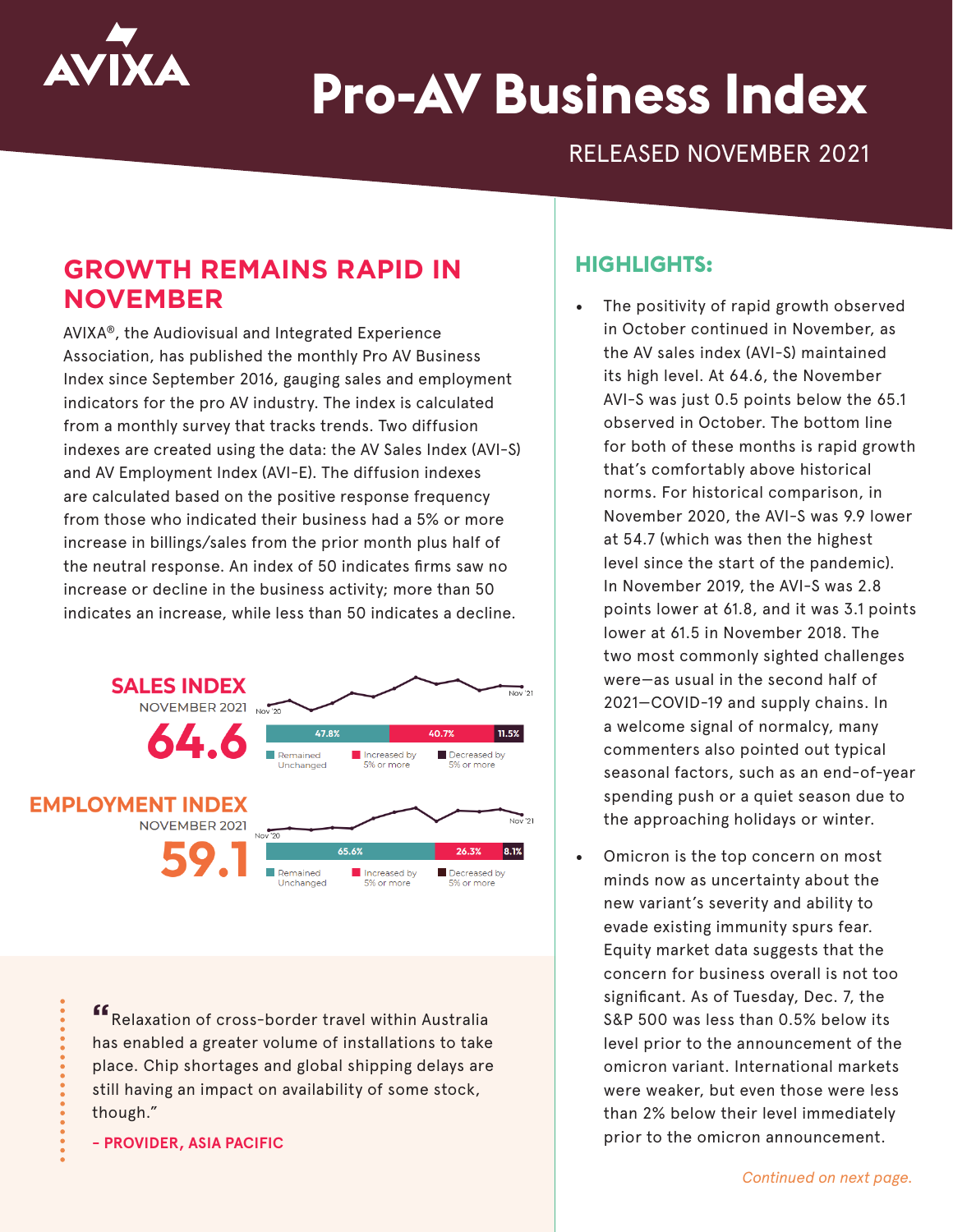

#### **HIGHLIGHTS:** *(continued)*

This doesn't rule out concern, but it is real-time data that directly contradicts fears that omicron will have a substantial adverse effect on business overall.

• AV employment continued to grow in November, though at a modestly slower pace than in October as the AV employment index (AVI-E) eased from 62.0 to 59.1. A common thread in comments has been about workers leaving the AV industry. Currently, AV recovery lags behind overall GDP recovery due to our industry's reliance on in-person activity, so it is to be expected that workers would seek their fortunes elsewhere. Such shifts have been seen within the AV industry, as shown in our labor market research in our second quarter Macroeconomic [Trends Analysis \(META\) report.](https://www.avixa.org/market-intelligence/meta) That research, entitled "Schrödinger's Labor Market," showed that our industry had diverged into haves generally, those facilitating remote connectivity—and have nots—those in in-person centric industries such as live events and hospitality. The omicron variant adds further uncertainty to when the full inperson return will happen. Still, when it does, you can expect to see tough competition for workers as recovering sectors seek to pull workers back from other areas of the AV industry and from other industries entirely.

### **INTERNATIONAL OUTLOOK**

In line with our prediction in October, November saw North American growth accelerate while International growth stayed steady. The end result is rapid growth at an exactly even pace in our initial November numbers, with 64.8 for both regions.2 Technically, International growth has slowed down three consecutive months, but given that its decline has only been from 66.7 to 64.8, the overall story here is one of continued, rapid growth. In the future, observers should expect such growth to continue in both regions, though with another month of slight deceleration likely for the International region.



*Global regional indexes are three-month moving averages (based on prior, forward and current months) due to relative small ample size.*

**"**Business is steady with a healthy pipeline of projects. Current struggles are being able to perform projects due to backorder product procurement issues."

**– INTEGRATOR, NORTH AMERICA**

1 International regions include Europe, Latin America, Middle East/Africa, Asia-Pacific

2 Due to the small sample, the North American and International indexes are based on a 3-month moving average. November 2021 index is preliminary, based on the average of October 2021 and November 2021 and will be final with December 2021 data in the next report.